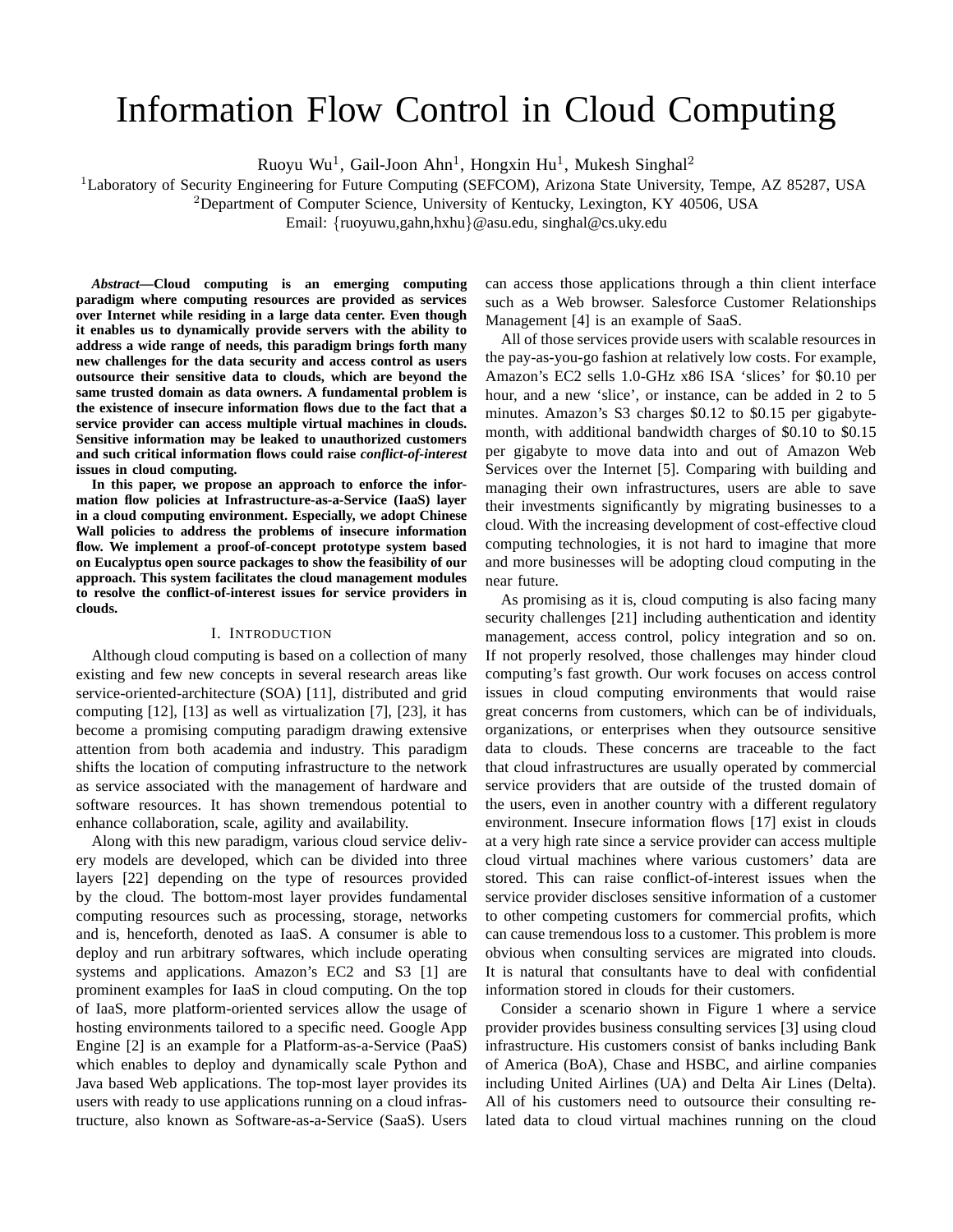

Fig. 1: Insecure Information Flows in Clouds

infrastructure. Suppose UA is trying to purchase airplanes to open up new routes and needs investments from banks. All the three banks are willing and competing to provide the investments to UA because of their business and financial interests. Since the consultant can access all the VMs in clouds, it is very likely the consultant will help one bank gain the contract with UA by leaking biding information of the other banks because of personal gains. In that case, the other banks will have tremendous commercial loss. Both UA and Delta also have sensitive information regarding plans, status and standing stored in clouds, each of whom wants to inquire through the consultant for competition. The consultant may also inadvertently disclose one's sensitive information to the other when serving both UA and Delta at the same time. The yellow arrows in the Figure 1 show two insecure information flows in clouds. The service provider discloses the sensitive information of BoA to Chase and the sensitive information of Delta to UA. This scenario demonstrates the possible existence of information flow problem in cloud computing which in turns raises conflict-of-interest issues and a critical need to investigate corresponding countermeasures.

In this paper, we propose an approach to enforce the information flow policies at IaaS layer in a cloud computing environment. Especially, we adopt Chinese Wall policies [9] to address the problems of insecure information flow. We implement a proof-of-concept prototype system based on Eucalyptus open source packages [19], [20] to show the feasibility of our approach. This system facilitates the cloud management modules to resolve the conflict-of-interest issues for service providers in clouds.

The rest of this paper is organized as follows. We give an overview of the information flow policies focusing on Chinese Wall security policy in Section II. In Section III, we present an approach to enforce Chinese Wall security policy in cloud computing at IaaS layer, which can be used to eliminate insecure information flow problem in clouds. Section IV describes the system design of our prototype cloud management system. Section V presents the implementation details followed by the related work in Section VI. Finally, in Section VII we conclude the paper with a summary of our results and a discussion of issues that remain to be addressed.

## II. OVERVIEW OF THE CHINESE WALL SECURITY POLICY

Security policy research was derived from the formal definition of military security policy, succeeded by the Bell-LaPadula [8], [16]. In 1987, Clark and Wilson drew much attention to the importance of commercial security policy models in their seminal paper [10]. They claimed that the needs of the commercial community are just as important as the needs of the military community. Furthermore they emphasized that the problems of the commercial community are diverse and therefore require their own security policy models. All of the above-mentioned policy models were designed to operate in a well-defined environment, ranging from a strict military environment to a commercial environment.

Brewer and Nash introduced the Chinese Wall Security Policy [9] that makes use of subjects and objects to prevent information flows which cause conflict-of-interests for an individual consultant. All company information is stored in a hierarchical file system shown in Figure 2 which consists of three levels:

- 1) The lowest level consists of individual objects of information, each being associated with a single company.
- 2) The intermediate level consists of company datasets which group all objects concerning the same company together.
- 3) The highest level consists of conflict of interest classes which group all company datasets whose companies are in the competition together.

Each individual object is associated with the name of the company dataset to which it belongs. Similarly, each company dataset is associated with the name of the conflict-of-interest class to which it belongs. The subject is the user in the system. Access to data is constrained by what data the subject has already accessed. All subjects are allowed to access at most one dataset which belongs to a same conflict-of-interest class.

The environment of stock exchange or investment house is a natural environment for this model. Consider the database of an investment house, which consists of company information about investment that investors are interested in requesting. Analysts use these information to guide the companies' investments, as well as those of individuals.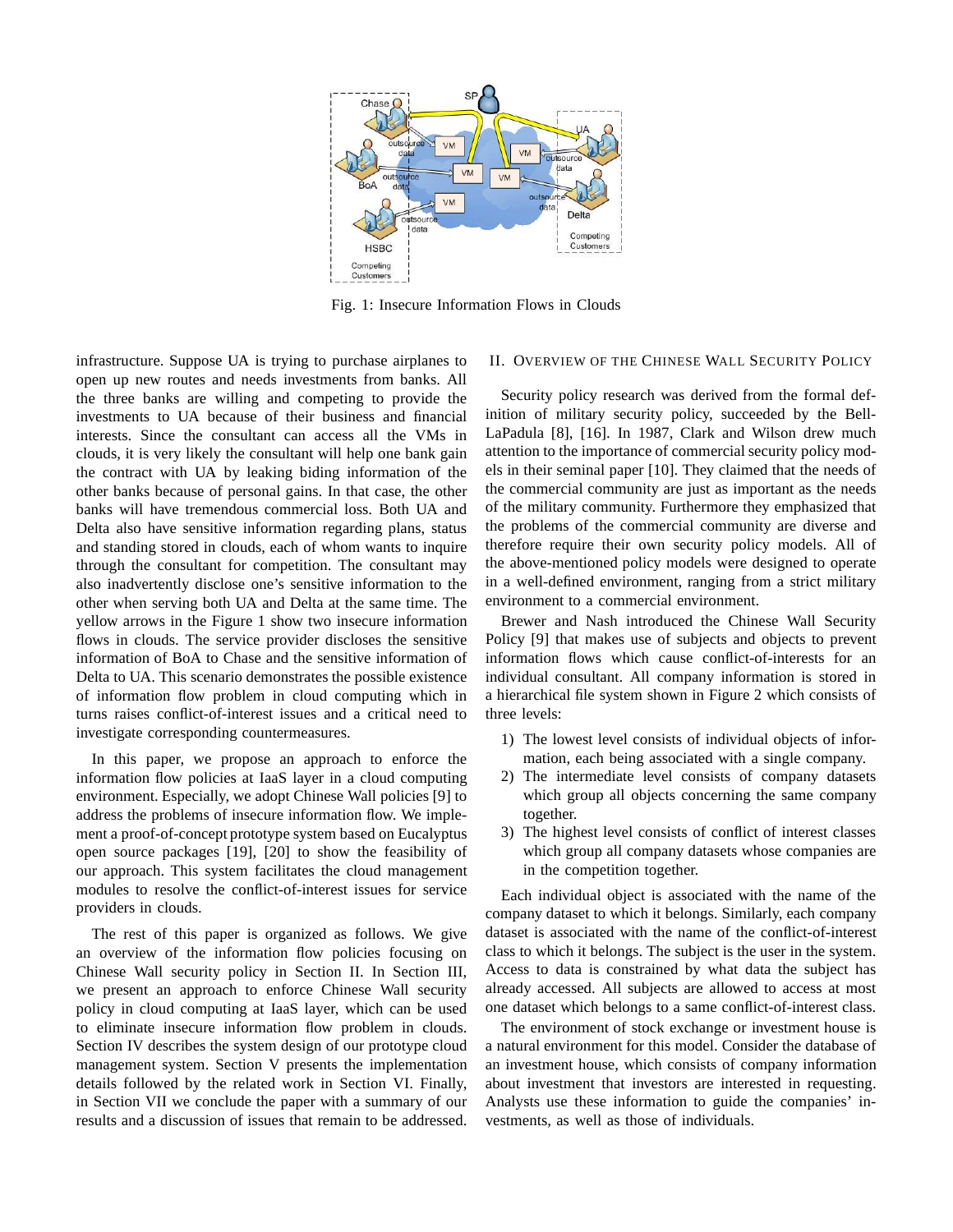

Fig. 2: The Composition of Objects in Clouds

# III. CHINESE WALL SECURITY POLICY IN CLOUD COMPUTING

To enforce Chinese Wall security policy in cloud computing for preventing the problems of insecure information flow, several key challenges need to be addressed:

*Challenge 1: Choosing Appropriate Service Layer.* As mentioned in Section I, cloud computing services are delivered at three layers, namely, SaaS, PaaS and IaaS. We need to consider at which layer to enforce the Chinese Wall security policy. SaaS cloud offerings are application-based where more fine-grained access control mechanism is needed. It is relatively complicated and hard to support Chinese Wall security policy at this layer. PaaS cloud offerings deliver services for application developers who usually do not directly deal with end users' data. Hence, enforcing Chinese Wall security policy at this layer is not an ideal approach. IaaS cloud offerings provide physical infrastructure where user's data is stored and processed. Information leaks are more likely to happen at this layer and it is relatively practical to enforce the Chinese Wall security policy at this layer. Consequently, our work focuses on the IaaS layer of a cloud computing environment.

*Challenge 2: Definitions for Policy Components.* For supporting Chinese Wall security policy in clouds, we need to identify the entities in cloud computing environment which correspond with the elements of Chinese Wall security model including subjects, objects, and read/write operations with the formal definitions. Without identifying and formalizing those entities, the Chinese Wall security policy cannot be well incorporated in a cloud computing environment. Since we focus on IaaS layer cloud offerings, we consider cloud virtual machines as objects, cloud service users as subjects and access to cloud virtual machines as the combination of read and write operations.

*Challenge 3: Expressiveness and Effectiveness of Policy Specification.* To control the access to cloud virtual machines for preventing information leaks, we need to define the policy

specification. The specified policies will help us determine whether access requests to cloud virtual machines should be granted or denied. Considering that access decision workload based on the policy in cloud computing environment is intensive, we also need to design efficient algorithms to enforce policies.

In the subsequent sections, we first define subjects, objects and access operations in our Chinese Wall security model for a cloud computing environment. Based on these definitions, we then define the specification of Chinese Wall security policy in clouds.

## *A. Chinese Wall Security Model in Clouds*

Our Chinese Wall security model for cloud computing environments consists of three components: *Subjects*, *Objects* and *Access Operations*. To define the objects, we first need to give the definitions of *Cloud Instance*, *Security Group* and *Conflict-of-Interest Class*.

*Definition 1:* [**Cloud Instance**] A cloud instance is a virtual machine running on the cloud infrastructure. It stores customers' data and hosts various kinds of cloud services. Let *I* denote the set of cloud instances,  $I = \{i_1, ..., i_n\}$ .

*Definition 2:* [**Security Group**] A security group is a named domain containing several cloud instances on an asneed basis [15]. The instances in the same security group are usually dedicated to serving for the same company. For example all the instances in the Bank of America security group store data and host services which are related to Bank of America. Let *G* denote the set of security groups,  $G = \{g_1, g_2\}$ *...,* gn}.

*Definition 3:* [**Conflict-of-Interest (COI) Class**] A COI class contains several security groups. Security groups belonging to the same COI class provide services for competing companies. Let *C* denote the set of COI classes,  $C = \{c_1, ..., c_n\}$  $c_n$ .

Based on the above definitions, we give the definition of *objects* as follows:

*Definition 4:* [**Objects**] An object of the Chinese Wall security policy in the IaaS cloud computing environment is a cloud instance. Let *O* denote the set of objects,  $O = \{obj_1,$ *...,*  $obj_n$ } and an object  $obj_i \in I$ .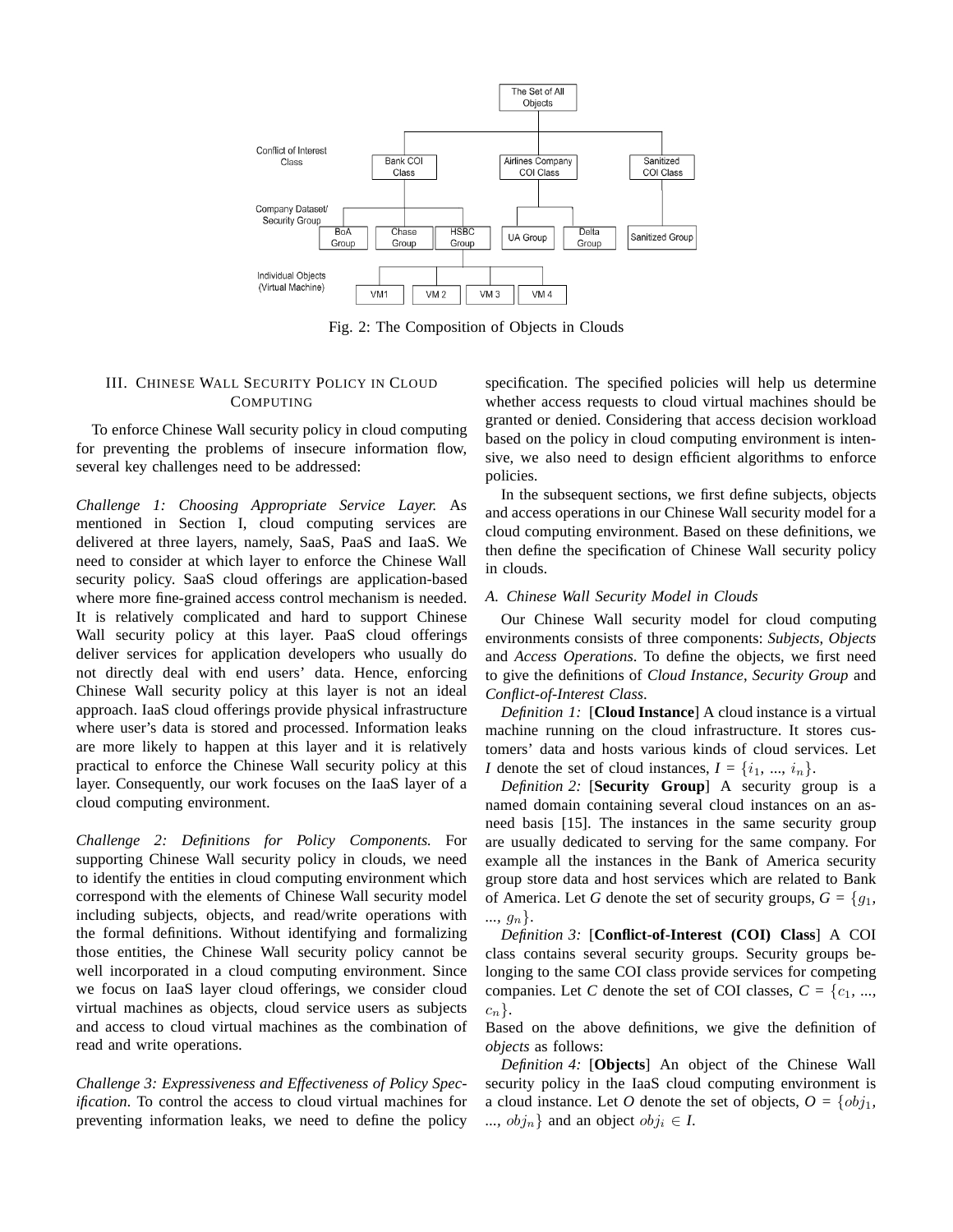

Fig. 3: VM, Security Group and COI Classes

Figure 2 shows the composition of objects in our scenario mentioned in Section I which consists of three levels as follows:

- 1) The lowest level denotes individual objects and each object is a cloud instance associated with a security group.
- 2) The intermediate level denotes security groups including BoA Group, Chase Group, HSBC Group, UA Group, Delta Group and Sanitized Group and each security group contains several cloud instances.
- 3) The highest level denotes conflict-of-interest classes including Bank COI class, Airlines Company COI class and Sanitized COI class.

Note that the sanitized COI class contains a sanitized group which does not have conflict-of-interest issues with any other security group. The cloud instances in the sanitized group usually provide some utility services which do not store or process any customer related data. We denote the sanitized object as  $obj_0$ . Based on the three levels of objects as shown in Figure 2, we further derive two properties associated with objects:

- 1) Any two objects which belong to the same security group belong to the same conflict of interest class.
- 2) Any two objects which belong to different conflict of interest classes belong to different security groups.

We formally define the above two properties as follows: *Definition 5:* [**Object Properties**]

- $OG \subseteq O \times G$  is a many-to-one cloud instance object-to*security group assignment relation. (obj, g)* ∈ *OG means an object obj belongs to a security group g;*
- *GC* ⊆ *G* × *C is a many-to-one security group-to-COI class assignment relation.* (*g, c*)  $\in$  *GC means the security group g belongs to the COI class c;*
- $O \rightarrow G$  *is a function that maps a cloud instance object to a security group,*  $SG(obj_i) = \{ g \in G \mid (obj_i, g) \in G \}$ *OG*}*;* and
- $O \rightarrow C$  *is a function that maps a cloud instance object to a COI class,*  $COI(obj_i) = \{c \in C \mid (obj_i, g_i) \in OG$

 $\land$   $(g_i, c) \in$  GC $\rbrace$ . Therefore, object properties are defined *as:*

1) 
$$
SG(obj_1) = SG(obj_2) \Rightarrow COI(obj_1) = COI(obj_2)
$$
  
2)  $COI(obj_1) \neq COI(obj_2) \Rightarrow SG(obj_1) \neq SG(obj_2)$ 

To better understand how the composition of objects distributes on the cloud infrastructure, we also depict our scenario in Figure 3. There are 16 VMs (cloud instances) running on 4 nodes, each of which is actually a physical machine. Each security group consists of several instances across nodes. Instances 1, 2, 5, 6 belong to Sanitized Group; Instances 3, 9 belong to BoA Group; Instances 4, 7, 10, 13 belong to HSBC Group; Instances 8, 14 belong to Chase Group; Instances 11, 12 belong to UA Group; and Instances 15, 16 belong to Delta Group. In addition, Sanitized Group belongs to Sanitized COI Class; BoA Group, HSBC Group and Chase Group belong to Bank COI Class; and UA Group and Delta Group belong to Airlines COI Class.

Now, we define subjects and access operations as follows:

*Definition 6:* [**Subjects**] *A subject of the Chinese Wall security policy in the cloud computing environment is a user who accesses to the data or services hosted in the cloud instance. Let S* denote the set of subjects,  $S = \{s_1, \ldots s_n\}$ .

*Definition 7:* [**Access Operations**] *An access operation includes reading and writing data and using services hosted in the cloud instance by a subject. Let*

- *ACC* ⊆ *S* × *O be a many-to-many subject-to-object access relation. A subject-to-object access relation can be represented by (sub, obj)*  $\in$  *ACC, which means the subject sub has accessed the object obj,*
- $ACC \rightarrow Boolean$  be a function that maps a subject-to*object access relation to a boolean value, where*
	- **–** *Access(sub, obj) =* {*true* | *(sub, obj)* ∈ *ACC*}*,*
	- $-$  *Access(sub, obj)* = {*false* | *(sub, obj)*  $\notin$  *ACC*}.

## *B. Chinese Wall Security Policy Specification*

We also capture policies based on the elements defined above.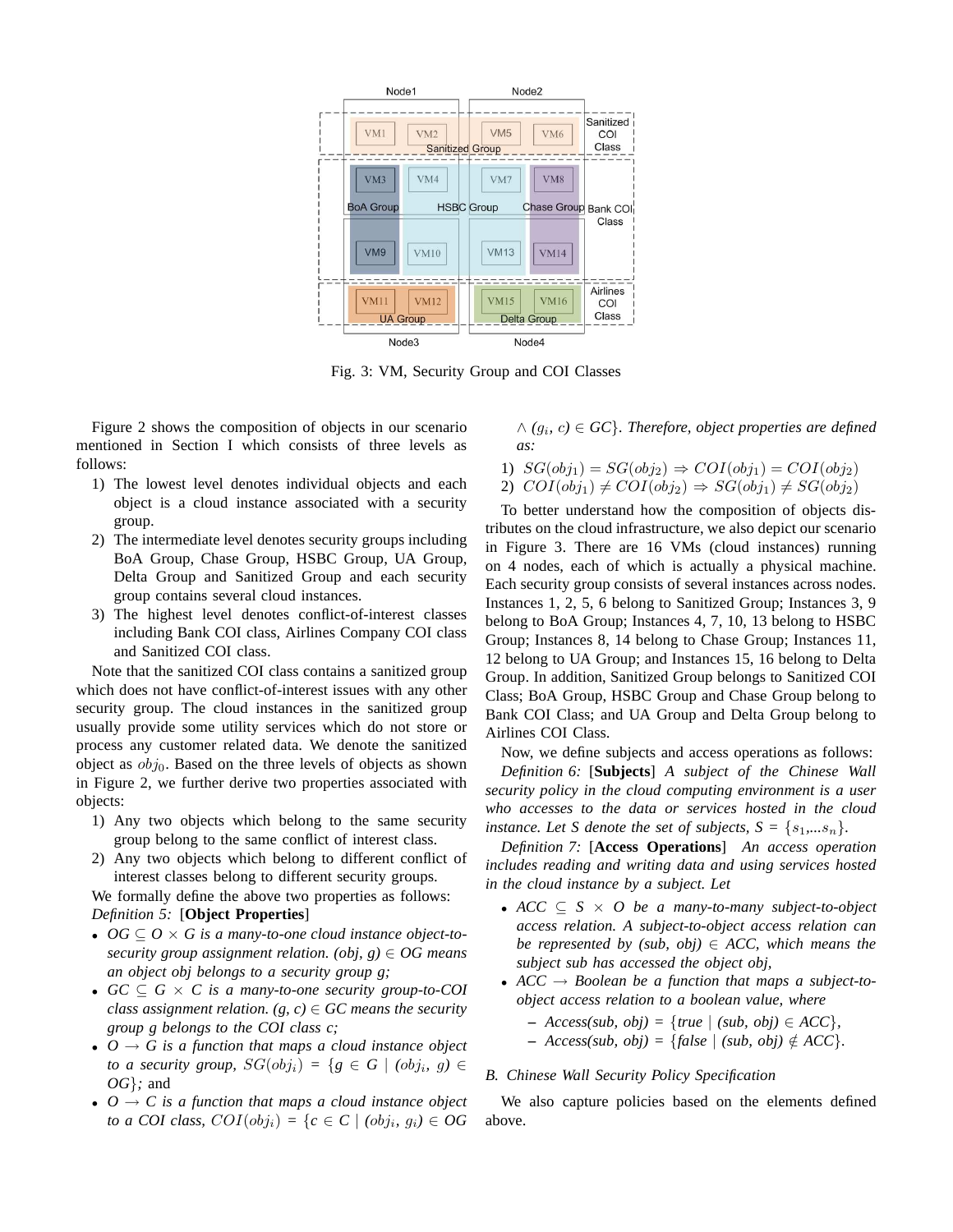| CWSP - Mozilla Firefox<br>File Edit View History Bookmarks Tools Help<br>$\hat{ }$<br>Most Visited Co Getting Started & Latest Headlines | http://10.211.20.163.8080/CWSP/showgroups.jsp                                                                                                                                                                                                                                                                                                                 |  | ☆ · | <b>D</b> CWSP - Mozilla Findow.<br>File Edit View History Bookmarks Tools Help<br>$\leftarrow$<br>$\cdot$ $\cdot$ $\alpha$<br>Most Visited Co Getting Started a Latest Headlines | http://10.211.20.163.8080/CWSP/showinstances.jsp                                                                                                                                                                                                                                                          |                                                                                                                                                                                                                                                                                                                                                                                                                                          | ☆ -  |
|------------------------------------------------------------------------------------------------------------------------------------------|---------------------------------------------------------------------------------------------------------------------------------------------------------------------------------------------------------------------------------------------------------------------------------------------------------------------------------------------------------------|--|-----|----------------------------------------------------------------------------------------------------------------------------------------------------------------------------------|-----------------------------------------------------------------------------------------------------------------------------------------------------------------------------------------------------------------------------------------------------------------------------------------------------------|------------------------------------------------------------------------------------------------------------------------------------------------------------------------------------------------------------------------------------------------------------------------------------------------------------------------------------------------------------------------------------------------------------------------------------------|------|
|                                                                                                                                          | <b>WELCOME TO CWSPC PROJECT ROY!</b><br>COI Class<br>Log Out<br>Image<br>Instance                                                                                                                                                                                                                                                                             |  |     | <b>WELCOME TO CWSPC PROJECT ROY!</b>                                                                                                                                             |                                                                                                                                                                                                                                                                                                           |                                                                                                                                                                                                                                                                                                                                                                                                                                          |      |
| <b>Show Security Groups</b><br>Add Security Groups<br>Delete Security Groups                                                             | <b>Security Group</b><br><b>Group Description</b><br><b>Group CreatorGroup Name</b><br><b>Bank of America</b><br>BoA<br>Roy<br>Bob<br>Delta<br>Delta Air Lines<br>Roy<br>Chase<br>JPMorgan Chase<br>The Hongkong and Shanghai Banking Corporation<br><b>HSBC</b><br>Roy<br>Bob<br><b>UA</b><br><b>United Air Lines</b><br>Roy<br>Sanitized<br>Sanitized Group |  |     | Show Available Instances<br>Show Available Resources<br>Launch Instance<br>Terminate Instance                                                                                    | <b>Security Group</b><br>Image<br>con VMOSType<br>nstance ID<br>$\leftrightarrow$ centos 5.3<br>-39100680<br>centos 5.3<br>i-4510678C<br>$\leftrightarrow$ centos 5.3<br>-251B675C<br>ubuntu 9.04<br>450967G6<br>-45H0D78C<br>debian 5<br>debian<br>-75FG3R97<br>fedora 11<br>-55783R87<br>æ<br>fedora 11 | <b>COI Class</b><br>Log Out<br>Instance<br>Image ID<br><b>Public IP Private IP</b><br>emi-E5E3150E 10.211.0.1 192.168.1.2 m1.small<br>emi-E5E3150E 10.211.0.2 192.168.1.34 m1.large<br>emi-E5E3150E 10.211.0.3 192.168.1.35 c1.medium<br>emi 020E1578 10.211.0.4 192.168.1.66 c1.medium<br>emi-D52214B4 10.211.0.6 192.168.1.98 m1.small<br>emi-CA1314B010.211.0.8 192.168.1.162m1.small<br>emi-CA1314B010.211.0.7 192.108.1.130m1.small | Type |

(a) Display Security Groups (b) Display Cloud Instances

Fig. 4: Displaying Security Groups & Cloud Instances

*Definition 8:* [**Policy Specification**] *Let OA is a function mapping each subject to a set of objects,*  $OA(sub_i) = \{obj$  $\in$  *O* |*Access(sub<sub>i</sub>, obj)* = *true*}*. Then a subject sub*  $\in$  *S can access an object obj* ∈ *O if and only if any of the following requirements holds:*

- 1) *There is an object obj'*  $\in$  *O such that Access(sub, obj')*  $= true$  and  $SG(obj') = SG(obj);$
- 2) *For all objects obj', obj'*  $\in OA(sub) \Rightarrow COI(obj') \neq$ *COI(obj);*
- 3)  $obj = obj_0$ .

*where, initially OA(sub) =* ∅*, and the initial access request is assumed to be granted.*

The above policy implies that a subject is allowed to access any object in the same security group he has already accessed. A subject is also allowed to access any object in a different security group which is in a different COI class compared with the security groups he has accessed. A subject is freely access any object in the sanitized security group. Considering Alice as a consultant for all the customers mentioned in our scenario, she can access any cloud instance in the BoA group, Chase group, HSBC group, UA group, Delta group and Sanitized group initially. Suppose Alice has accessed a cloud instance which belongs to BoA Group shown in Figure 2. Then she cannot access any instance which belongs to Chase Group or HSBC Group because BoA Group, Chase Group and HSBC Group belong to the same conflict of interest class. However, she can still access any instance in either UA Group or Delta Group, while accessing any instance in Sanitized Group without having any restrictions.

## IV. SYSTEM DESIGN

Our system architecture mainly contains three layers. The top layer is the system management which consists of six functional components including registration, authentication, security group management, image management, COI class management and instance management. The second layer is the cloud fabric built based on Eucalyptus open-source

software, which consists of three components including cloud controller, cluster controller and node controller. This layer interacts with the bottom layer, which provides infrastructure resources.

The original Eucalyptus open-source software implementation of cloud computing does not support a web interface to manage cloud systems but provides a command-line tool called Euca2ools. Our system management module supports a user friendly web interface which largely reduces the cloud administration cost and enforces Chinese Wall security policy to control the access to cloud instances at infrastructure level. Each functional component works as follows:

*Registration*: This component provides registration service for new users. New users need to be activated by the system administrator.

*Authentication*: This component authenticates users by formbased authentication when loging in.

*Security Group Management*: This component provides security group related operations for administrators. Administrators can obtain the group creator information, group names and group descriptions by displaying existing security groups in the system. They can also create new security groups and delete specific security groups. Each security group belongs to a conflict-of-interest class. When administrators create a new security group, they need to choose a COI class for the security group to join in.

*Image Management*: Through this component, administrators can display and delete all the existing VM images in the system. They can obtain image ID information for launching new cloud instances. The supported images contains centos 5.3, ubuntu 9.04, debian 5 and fedora 11.

*Instance Management*: This component provides cloud instance related operations for administrators. Administrators can display current available resource information of the cloud infrastructure which indicates how many instances they can launch in terms of different types of instance scales – small, medium, large, xlarge and xxlarge. Different types of instances consume different resources regarding the number of CPU,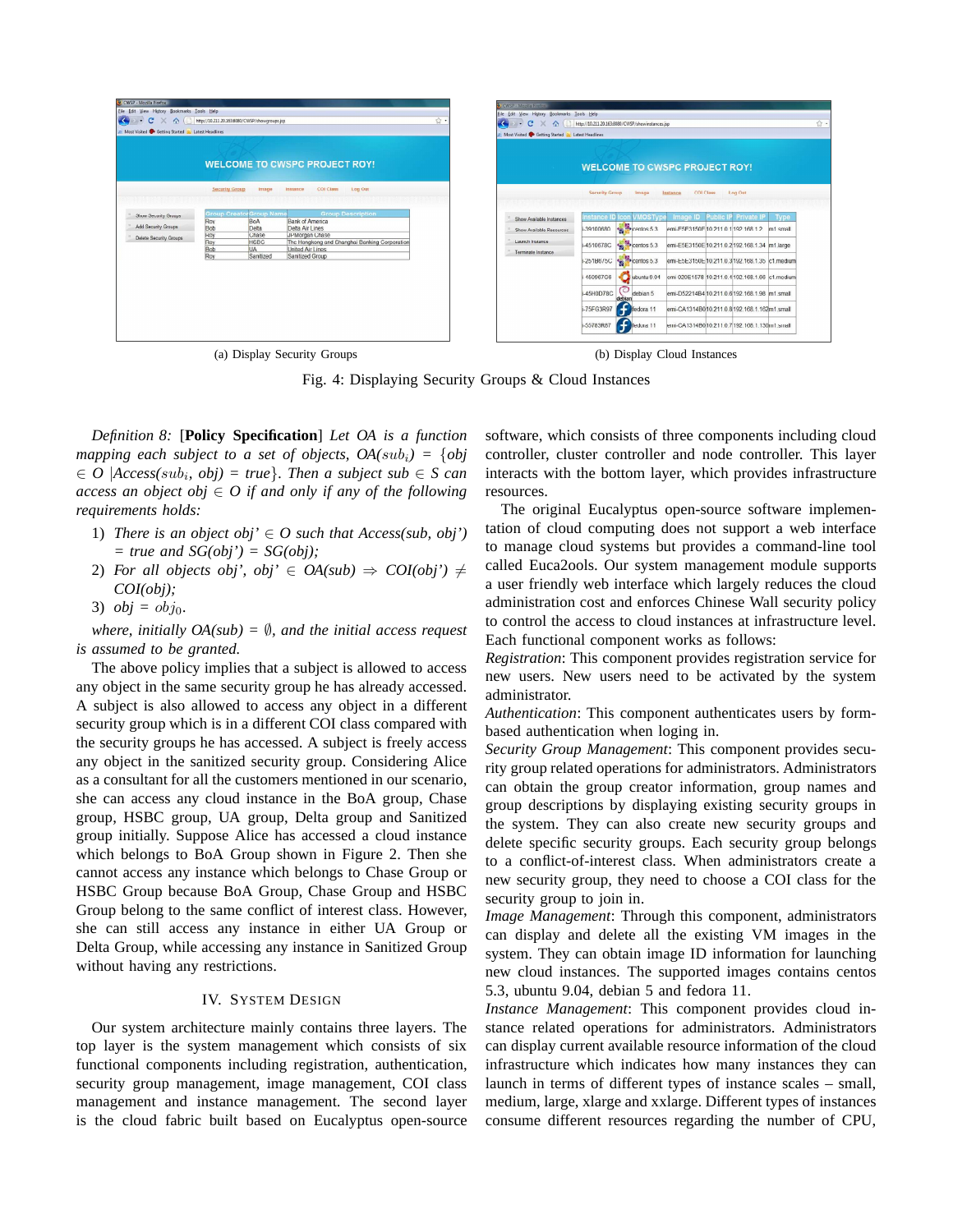the amount of RAM and the disk size. Administrators can show all existing instances in our system. By doing so, they can obtain instance information including public IP address, private IP address, image ID, instance type, and instance operating system type. They can also launch new instances by specifying image ID, number of instances, and choosing instance type and security group. They can terminate the instance by choosing the instance ID.

*COI Class Management*: This component provides COI class related operations for administrators. Administrators can display, add, and delete COI classes. They can also change existing security groups from the original COI class to another COI class for updating COI classes. This component enforces the Chinese Wall security policy to control the access to cloud instance for preventing information leaks. Users can access instances through SSH connection with a SSH key. A SSH key is generated when a new instance is launched and the instance can be accessed only by this key. Users can download the SSH key from our system. Initially, a user can access any instance with a legitimate SSH key. After a user has accessed an instance, our system will prevent the user from accessing other instances in different security groups but within the same COI class. This component also includes two access decision algorithms for cloud instances that our system dynamically adopts in accordance with the workload of security groups.

#### V. IMPLEMENTATION

To demonstrate the feasibility of our approach, we implemented a prototype system called Chinese Wall security policy in Cloud(CWSPC) based on Eucalyptus open-source software v1.6.1. This system is developed using JavaServer Pages (JSP) technologies. We use MySQL Community Server 5.1 for database sever and Xen Hypervisor 4.0 for building IaaS cloud environment. This system facilitates that the SP as a system administrator can manage VM images, cloud instances, security groups and COI classes through our administrative web interface. Figures 4(a) and 4(b) show that an administrator can monitor security groups and cloud instances in the cloud system.

### VI. RELATED WORK

There exist several research work on adopting the Chinese Wall security policy for distributed environments. Minsky [18] proposed the scalable enforcement of a Chinese Wall policy under the inherently decentralized Law-Governed Interaction mechanism. However, the policy enforcement in their approach is decentralized, which is not appropriate for controlling the access to infrastructure resources due to the high implementation and management cost.

Atluri, Chun, and Mazzoleni [6] proposed a Chinese Wall security policy for the decentralized workflow environment, in which they modified the original Chinese Wall policy and enforced read and write rules using restrictive partitions. However, their approach is not scalable enough to support the elastic nature of cloud computing.

Katsuno, Watanabe, Furuichi and Kudo [14] proposed a Chinese Wall Process Confinement offering application-level distributed coalitions with a mandatory access control mechanism for all operating system processes. They implemented a prototype system called ALDC which provides secure operations for office documents on Microsoft Windows even when there are conflicts of interest between the documents. However, their approach is application-dependent and would not be applicable to infrastructure level where we focus in this paper.

## VII. CONCLUSIONS AND FUTURE WORK

In this paper, we first identified the information flow problem which could raise conflict-of-interest issues in cloud computing environments. Also, we have articulated challenges in specifying and enforcing information control policies in cloud computing. To address the identified problem and challenges, we proposed an approach to enforce the Chinese Wall security policy at the IaaS layer of a cloud. We also implemented a prototype system based on Eucalyptus open-source software to prove the feasibility of our approach.

For the future work, rigorous experiments need to be conducted to evaluate the performance of our system. We would improve our approach to support more fine-grained control with generic policy management modules. For instance, we would investigate how IaaS management can be complied with both PaaS and SaaS. In addition, a user may wish to delegate his cloud instance access privileges to others. A practical delegation mechanism is another essential component for cloud computing.

## VIII. ACKNOWLEDGMENTS

The work of Gail-J. Ahn, Ruoyu Wu and Hongxin Hu was partially supported by the grants from National Science Foundation (NSF-IIS-0900970 and NSF-CNS-0831360) and Department of Energy (DE-SC0004308 and DE-FG02- 03ER25565).

## **REFERENCES**

- [1] *Amazon Web Services (AWS), Online at http://aws.amazon.com/*.
- [2] *Google App Engine, Online at http://code.google.com/appengine/*.
- [3] *IBM Business Consulting, Online at http://www/- 935.ibm.com/services/us/gbs/bus/html/bcs index.html/*.
- [4] *Saleforce Customer Relationships Management (CRM), Online at http://www.salesforce.com/*.
- [5] M. Armbrust, A. Fox, R. Griffith, A. Joseph, R. Katz, A. Konwinski, G. Lee, D. Patterson, A. Rabkin, I. Stoica, et al. Above the clouds: A berkeley view of cloud computing. *EECS Department, University of California, Berkeley, Tech. Rep. UCB/EECS-2009-28*, 2009.
- [6] V. Atluri, S. Chun, and P. Mazzoleni. A Chinese wall security model for decentralized workflow systems. In *Proceedings of the 8th ACM conference on Computer and Communications Security*, page 57. ACM, 2001.
- [7] P. Barham, B. Dragovic, K. Fraser, S. Hand, T. Harris, A. Ho, R. Neugebauer, I. Pratt, and A. Warfield. Xen and the art of virtualization. In *Proceedings of the nineteenth ACM symposium on Operating systems principles*, page 177. ACM, 2003.
- [8] D. Bell, L. La Padula, and M. C. B. MA. Secure computer system: Unified exposition and Multics interpretation. 1976.
- [9] D. Brewer and M. Nash. The Chinese wall security policy. 1989.
- [10] D. Clark and D. Wilson. A comparison of commercial and military computer security policies. *NIST SPECIAL PUBLICATION SP*, 1989.